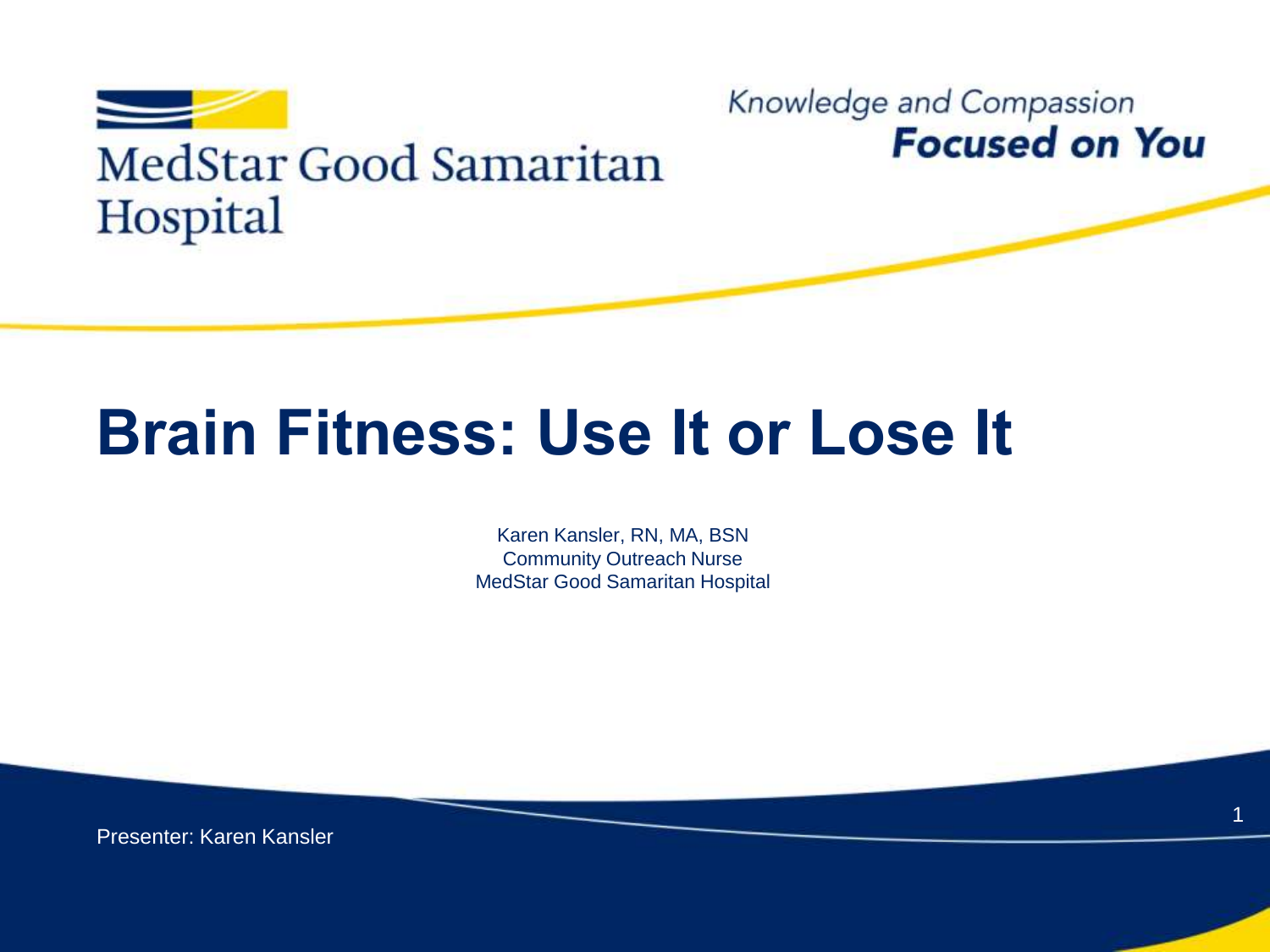#### **Let's start with a story**

Mary is a successful stockbroker from Baltimore. She made a lot of money on the stock market. She then met Jack, a handsome young man. She married him and had 3 children. They lived in Chicago. She then stopped working and stayed home to bring up her children. When they were teenagers she went back to work. She and Jack lived happily ever after.

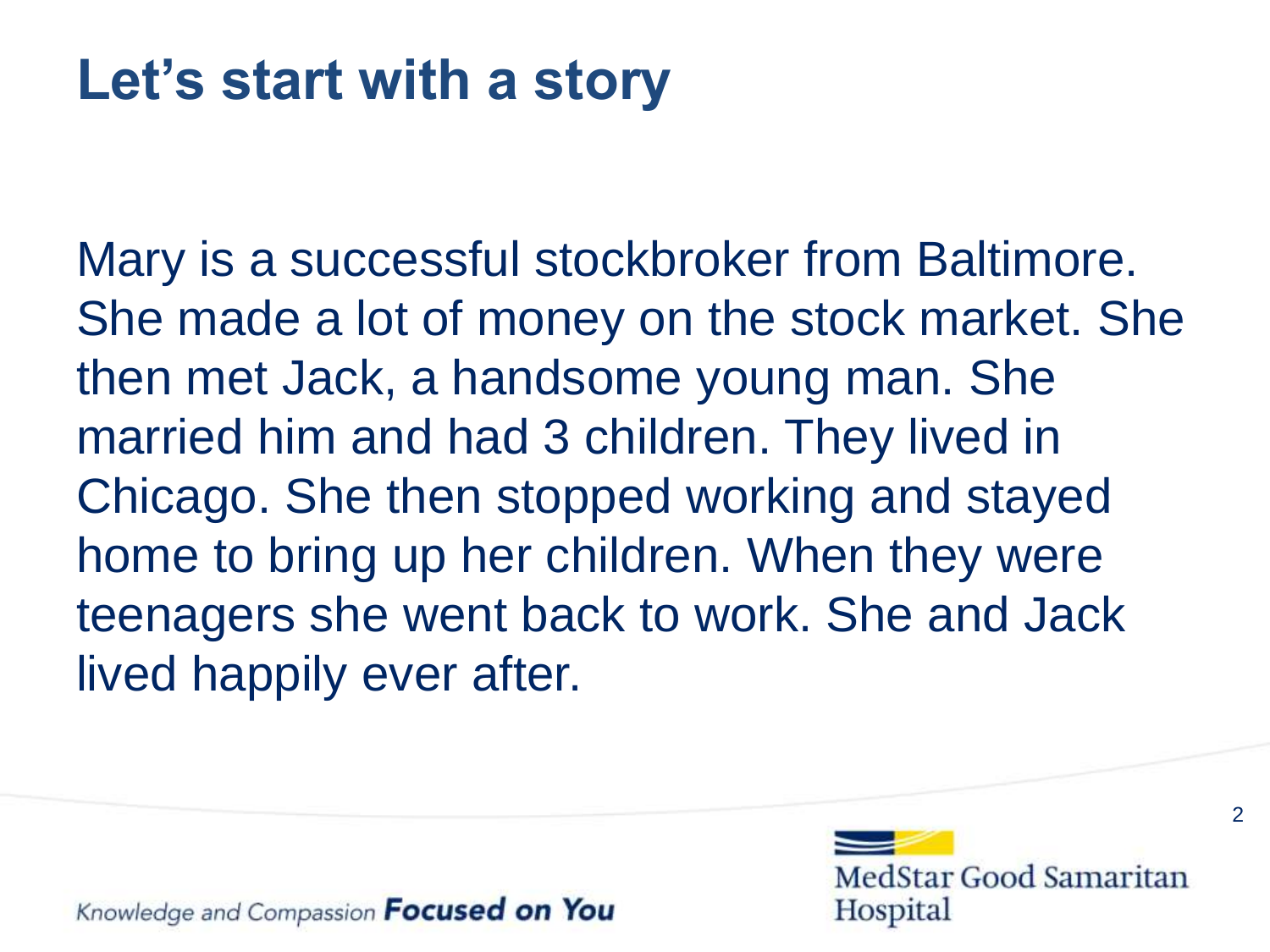#### **Questions**

- What was her name ?
- What did she do for work?
- When did she go back to work?
- What state did she live in after marriage?



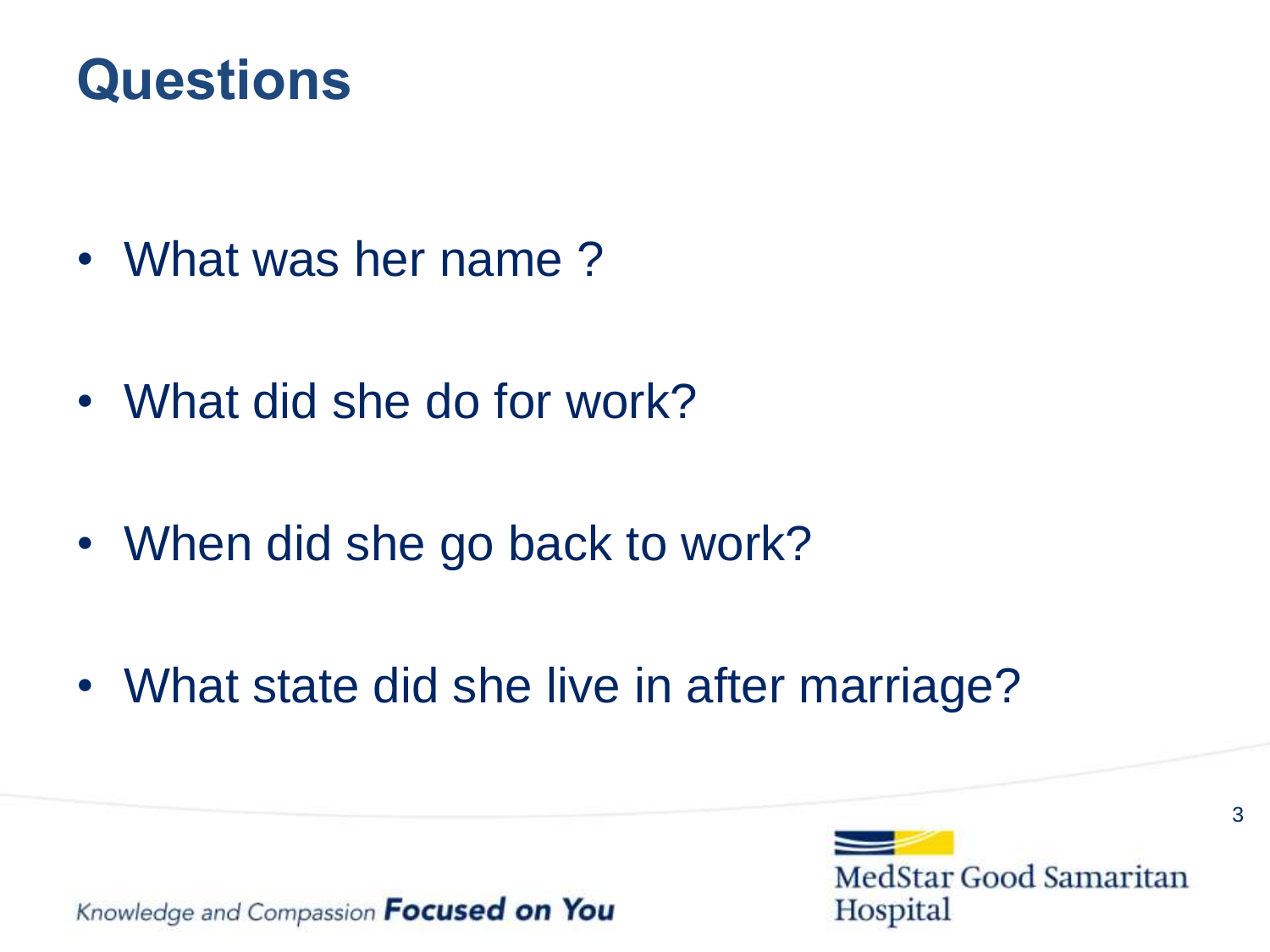#### **Answers**

- Mary
- Stockbroker
- When her kids were teenagers
- Illinois

Knowledge and Compassion Focused on You

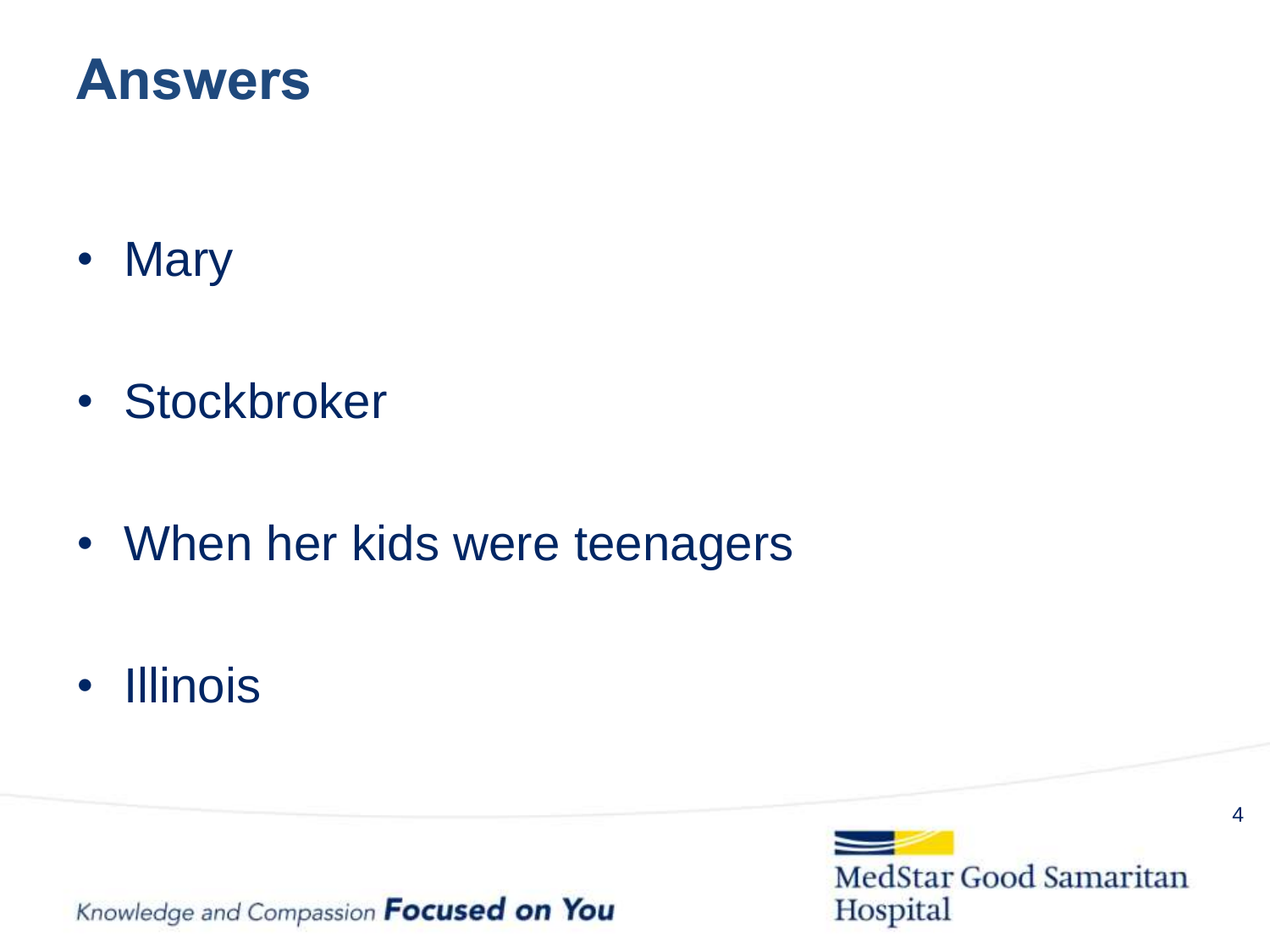# **Today's Memory Talk**

- Memory problems, what's normal vs. what's not, and when to seek help
- Alzheimer's disease and dementia, symptoms, stages, diagnosis, and resources.
- Keeping the brain healthy



5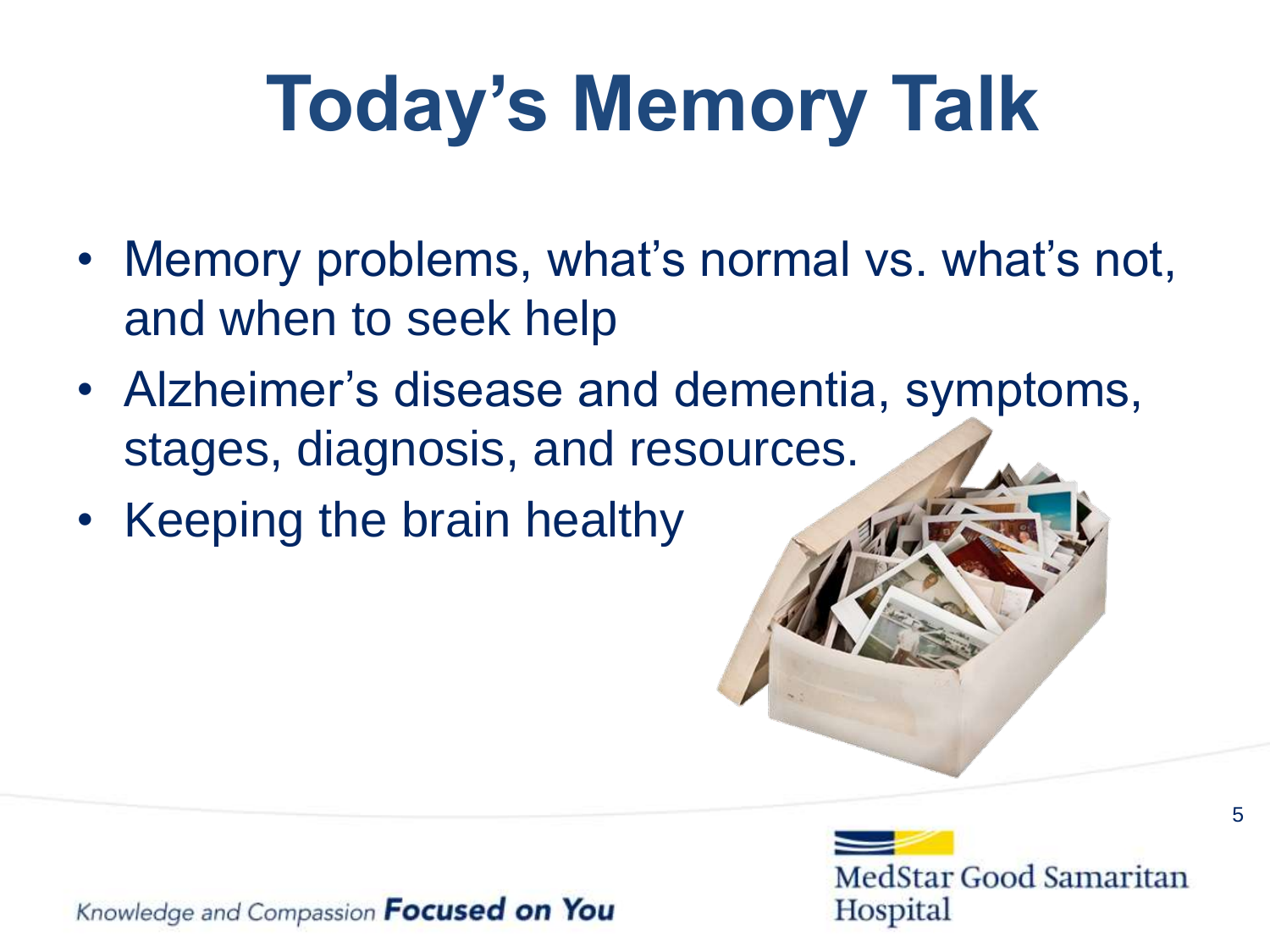#### **Normal Age-related Forgetfulness**



- Occasionally forgetting where you left things you use regularly, such as glasses or keys.
- Forgetting names of acquaintances or blocking one memory with a similar one, such as calling a grandson by your son's name.
- Occasionally forgetting an appointment.

Knowledge and Compassion **Focused on You** 

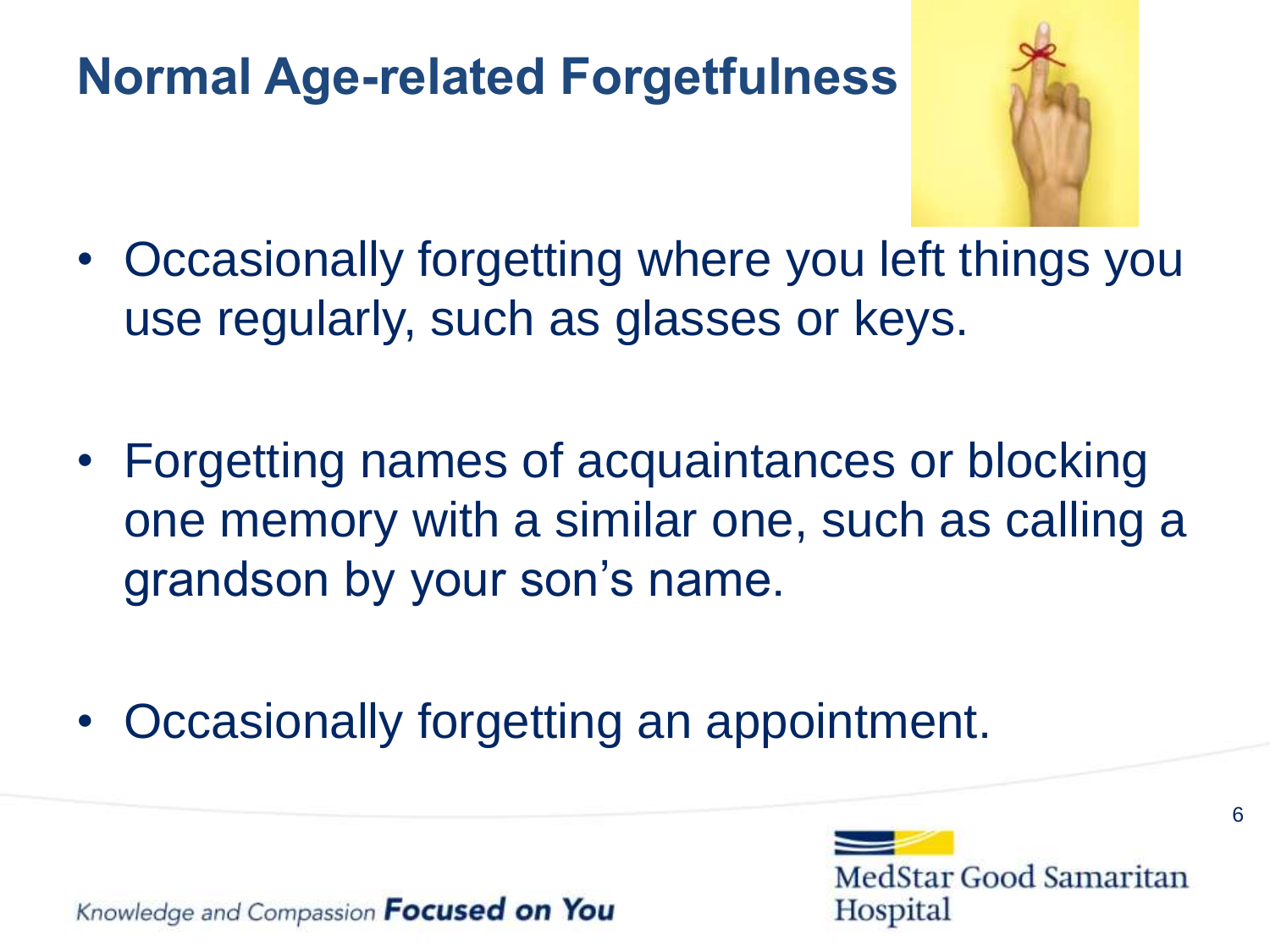#### **Normal Age-Related Forgetfulness**

- Having trouble remembering what you've just read, or the details of a conversation.
- Walking into a room and forgetting why you entered. Becoming easily distracted.
- Not quite being able to retrieve information you have "on the tip of your tongue."

Knowledge and Compassion **Focused on You** 

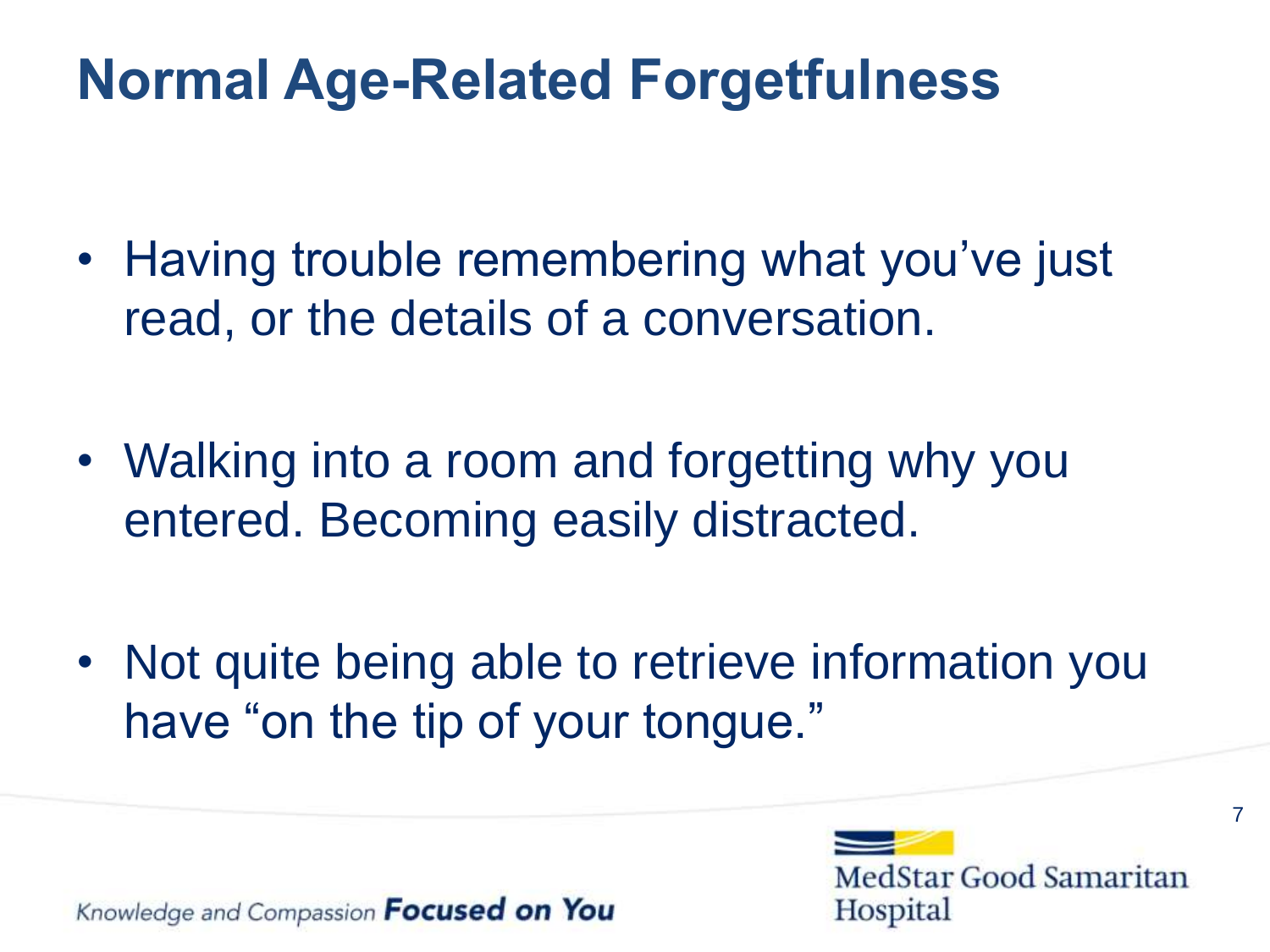## **Not So Normal Age-related Forgetfulness**

- Memory loss that disrupts daily life
- Challenges in planning or solving problems
- Difficulty completing familiar tasks
- Confusion with time or place
- Trouble with visual images & spatial relations
- New problems with words in speaking/writing
- Misplacing things & can't retrace steps
- Decreased or poor judgment
- Withdraw from work or social activities
- Changes in mood/personality and the set of the set of the set of the set of the set of the set of  $\mathbf{S}$

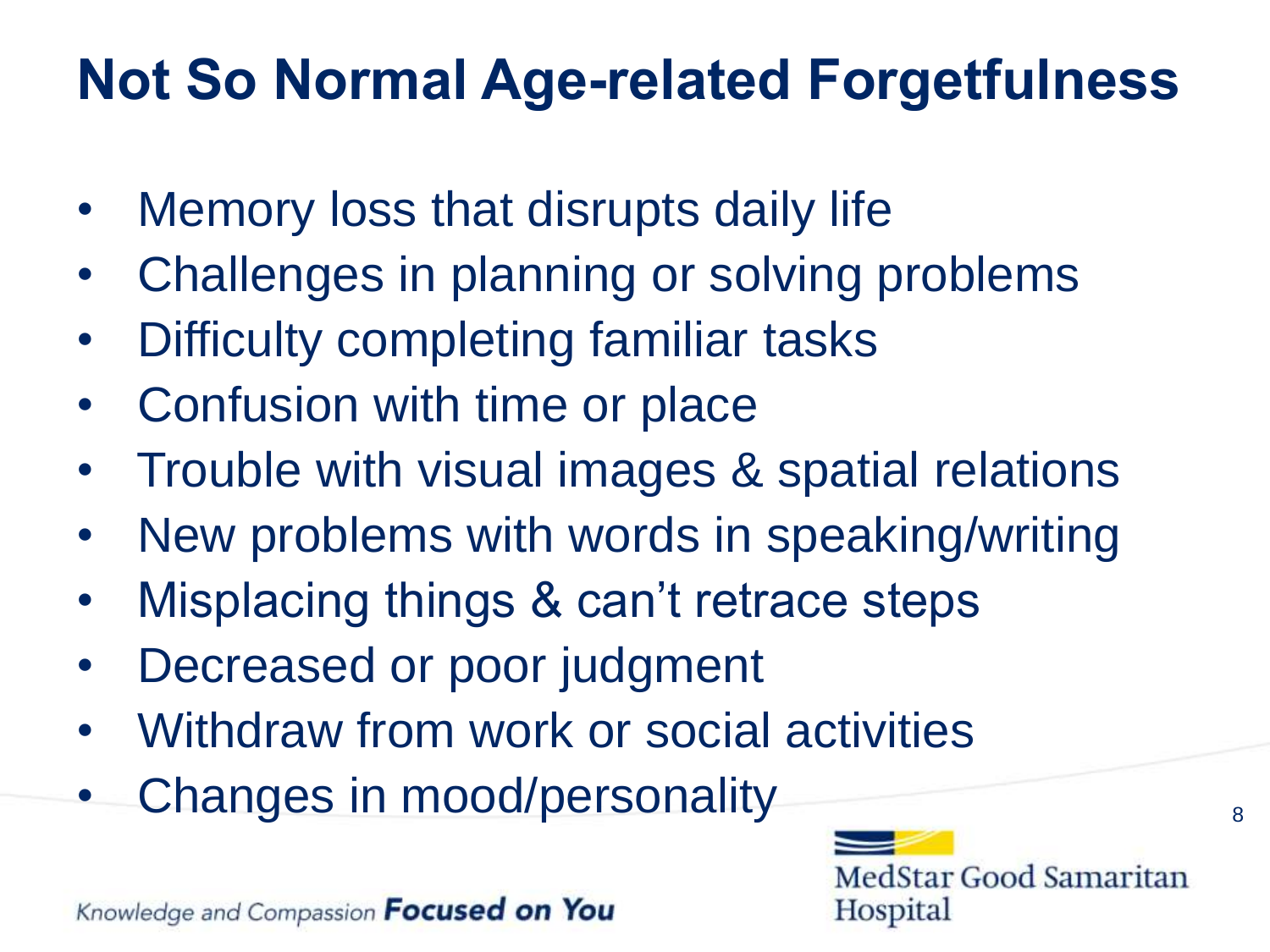#### **Possible Risks or Threats to Brain Health**

- Some medicines, or improper use of them
- **Smoking**
- **Excessive use of alcohol**
- Heart disease, diabetes, and other health problems
- Poor diet
- **Insufficient sleep**
- Lack of physical activity
- Little social activity and being alone most of the time

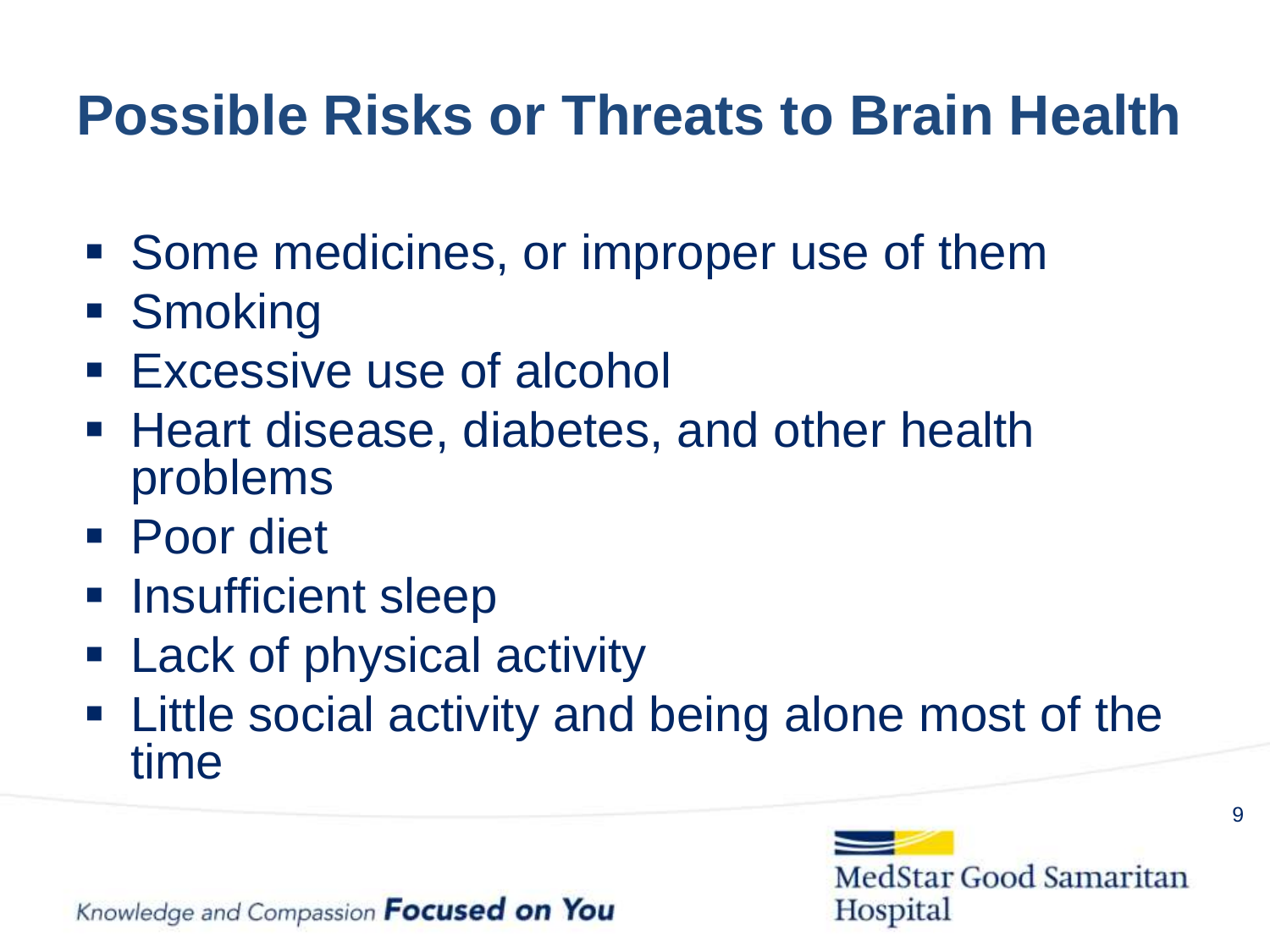## **Brain Injury**

■ Older adults are at higher risk of falling and other accidents that can cause brain injury.

#### **How to reduce risk:**



- Exercise to improve balance and coordination
- Take a fall prevention class
- Make your home safer
- Review medicines and vision with your health care provider
- Wear safety belts and helmets
- Get enough sleep

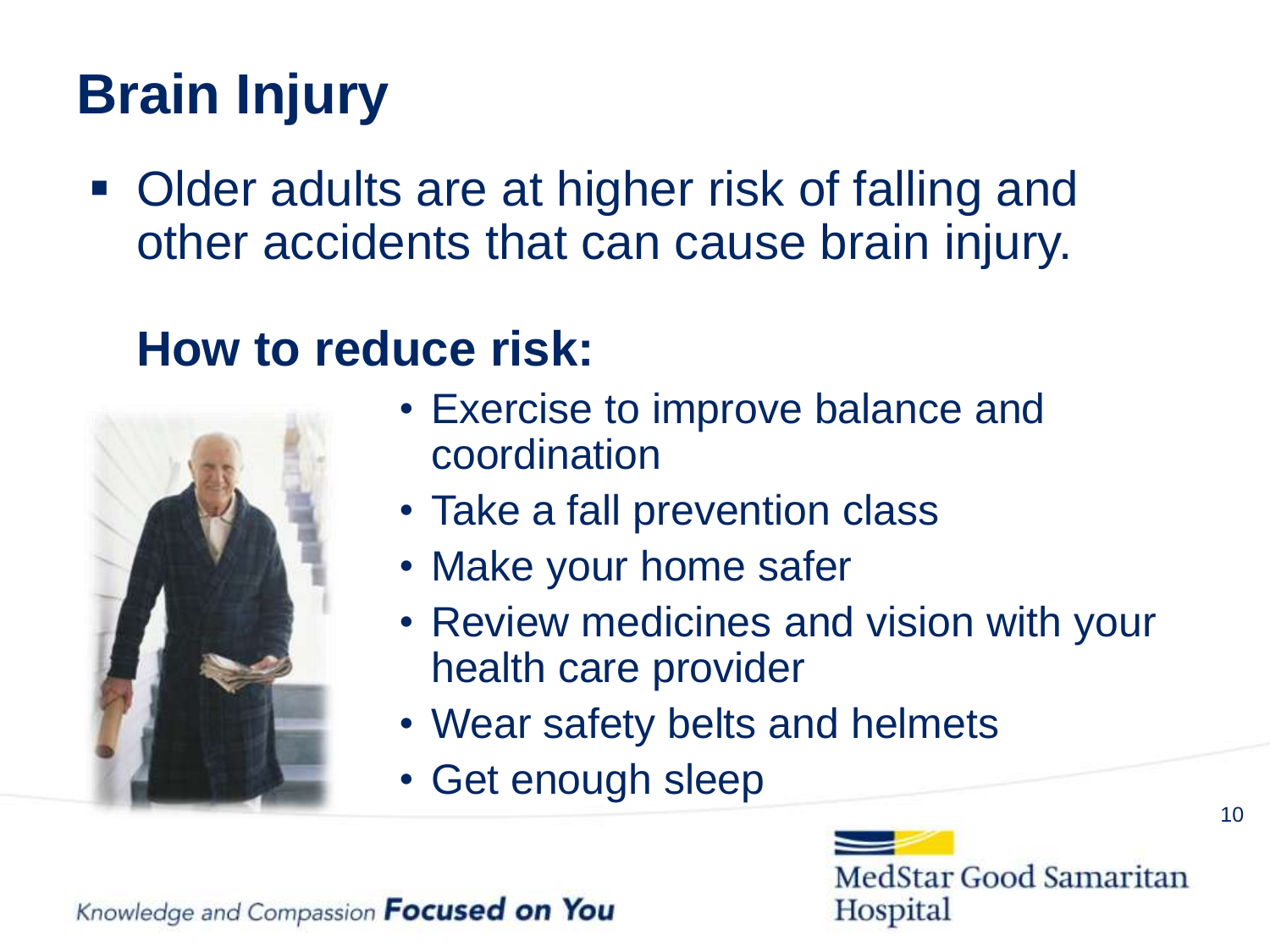#### **Dementia**

- Dementia is a disease marked by a gradual loss of cognitive functioning which can also incorporate losses of muscular, emotional, and social functioning as well.
- It is a permanent and progressive disease that eventually renders people unable to care for themselves.



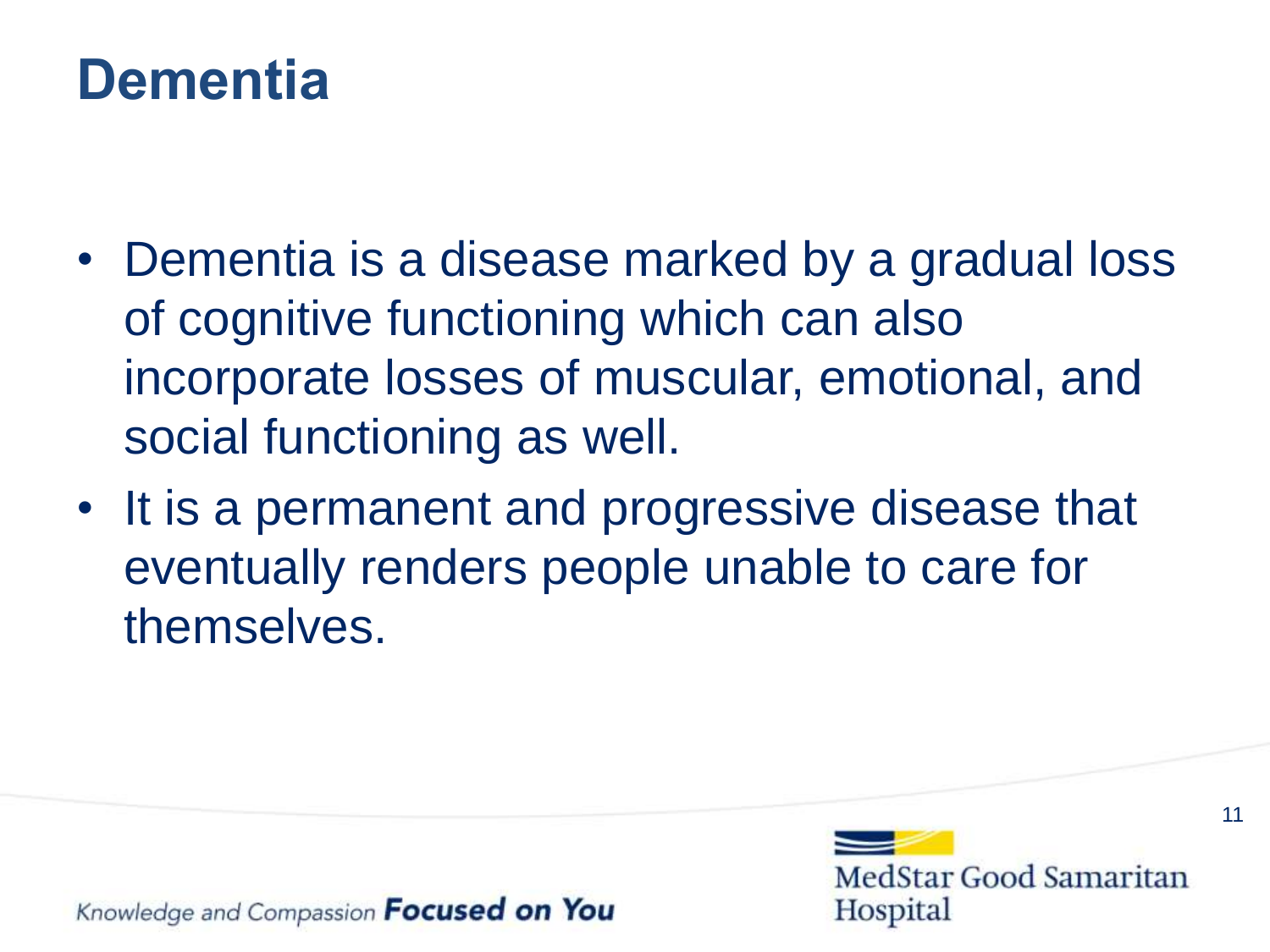#### **Dementia - Causes**

- 50+ different causes
- Neurological disorders such as **Alzheimer's** (approx. 50-70% of people with dementia have Alzheimer's)
- Vascular disorders such as multi-infarct disease (multiple strokes)
- Inherited disorders such as Huntington's
- Infections such as **HIV**

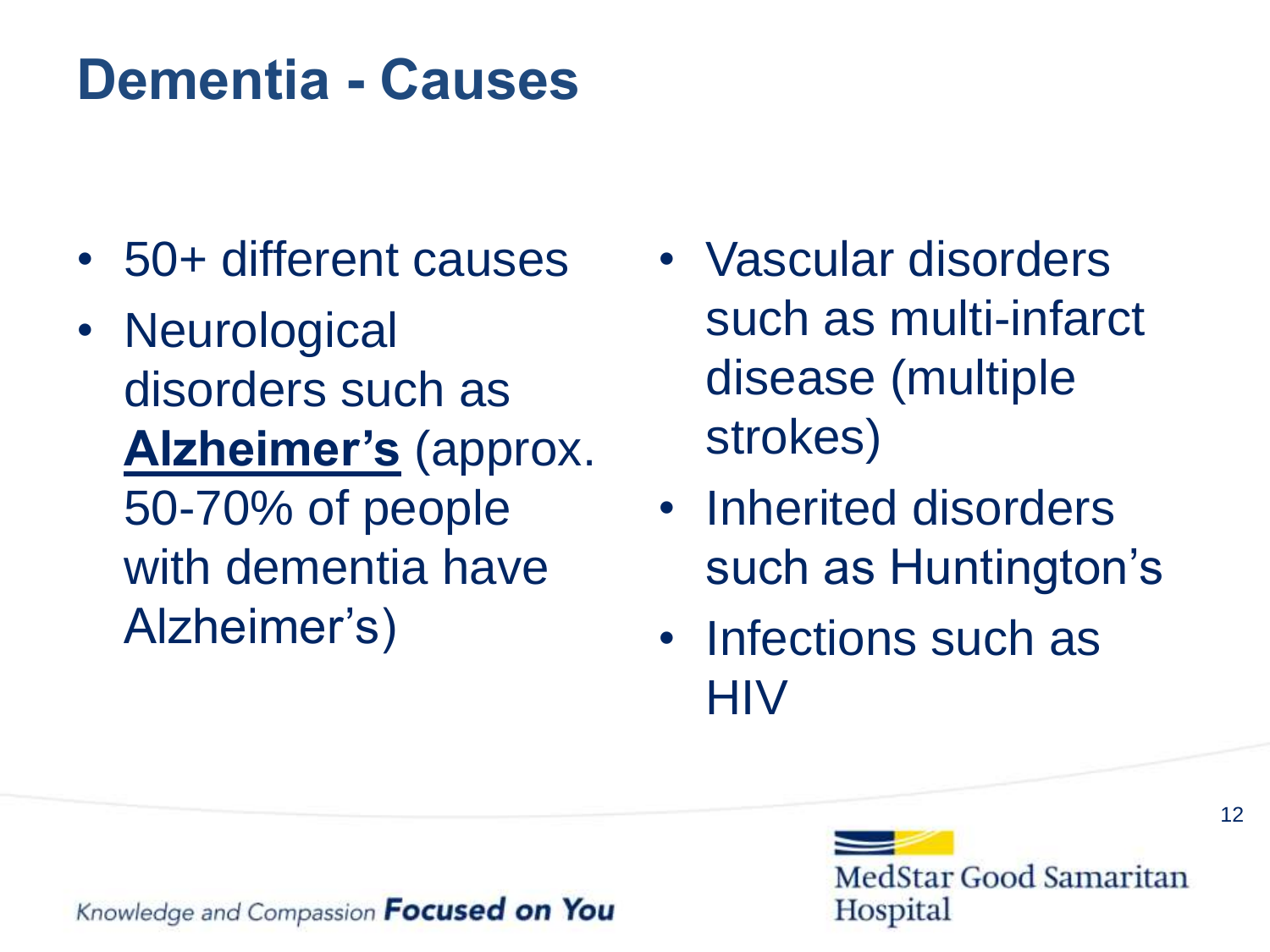#### **Alzheimer's/Dementia - Incidence**

• About 5 million people in the U.S. suffer from Alzheimer's disease.

– Approx. 5%-8% of people over 65.

– As many as 50% over the age of 80



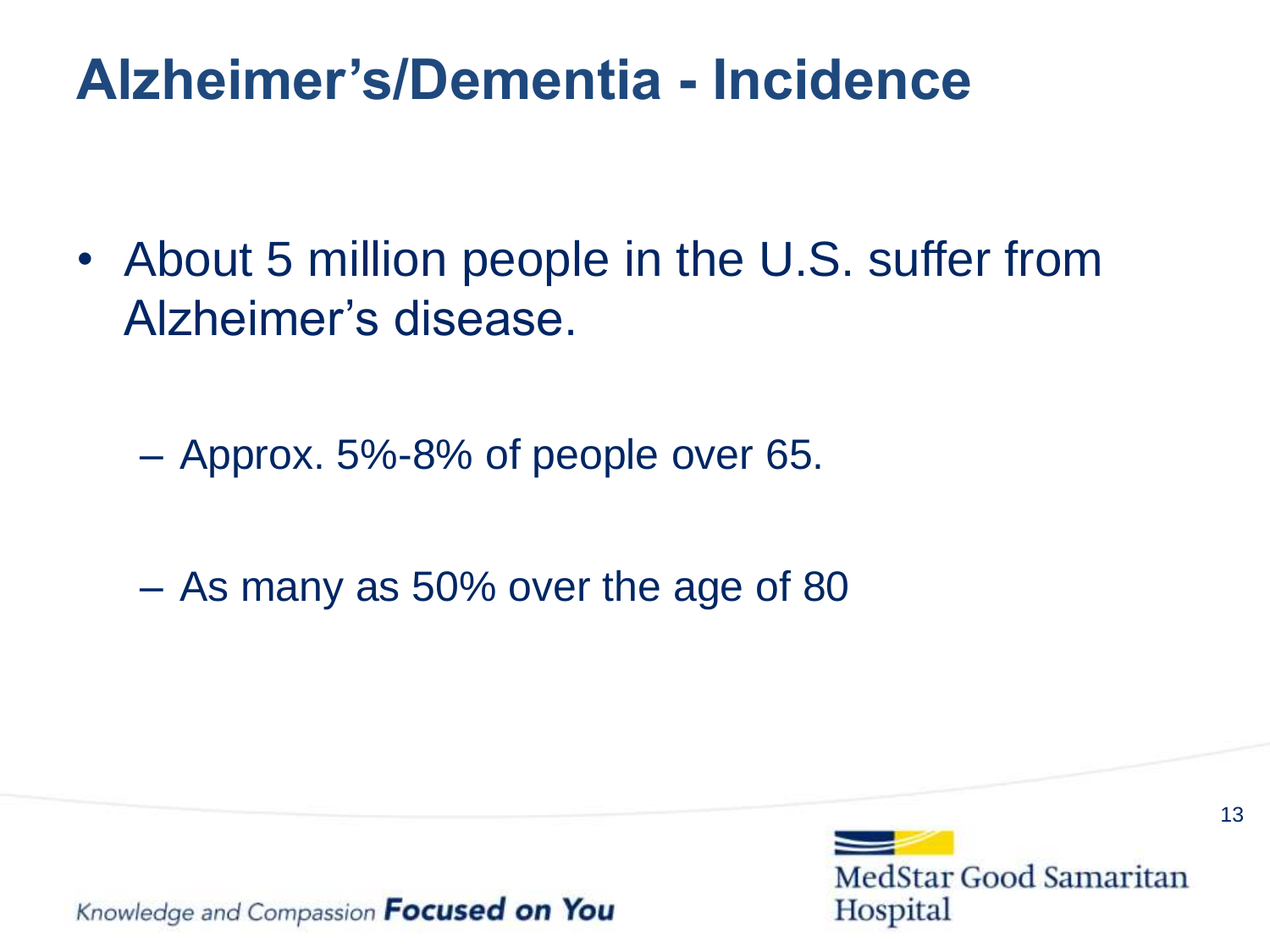#### **Plaques and Tangles**



Scientists suspect that **plaques** (clusters of proteins that accumulate between nerve cells) and **tangles** (protein fibers that develop in dying cells) are main causes for loss of brain tissue and cell deterioration, which leads to Alzheimer's.

Knowledge and Compassion Focused on You

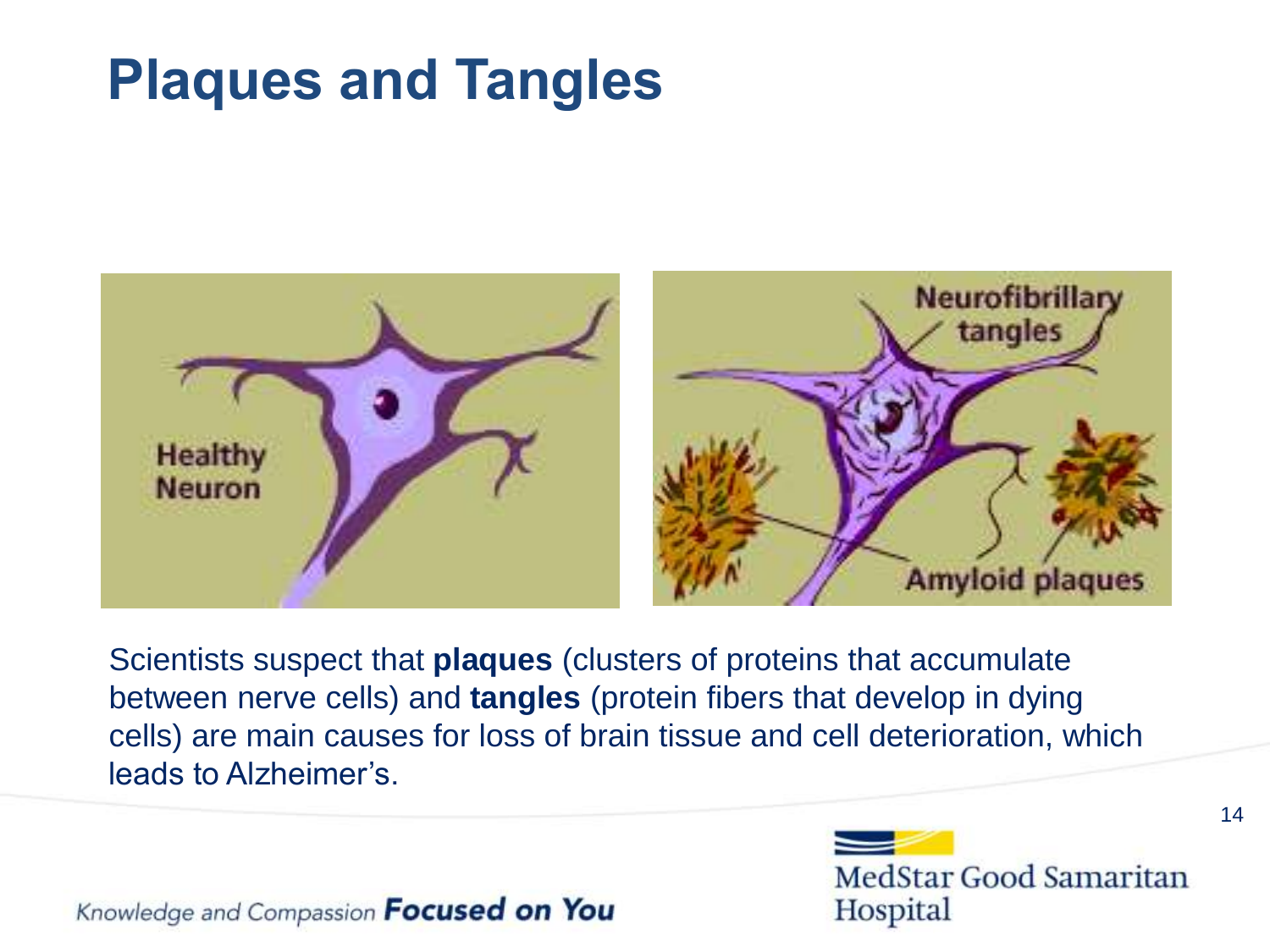#### **Alzheimer's/Dementia Early Stage**

- Begins with forgetfulness
- Progresses to disorientation and confusion
- Personality changes
- Symptoms of depression/manic behaviors

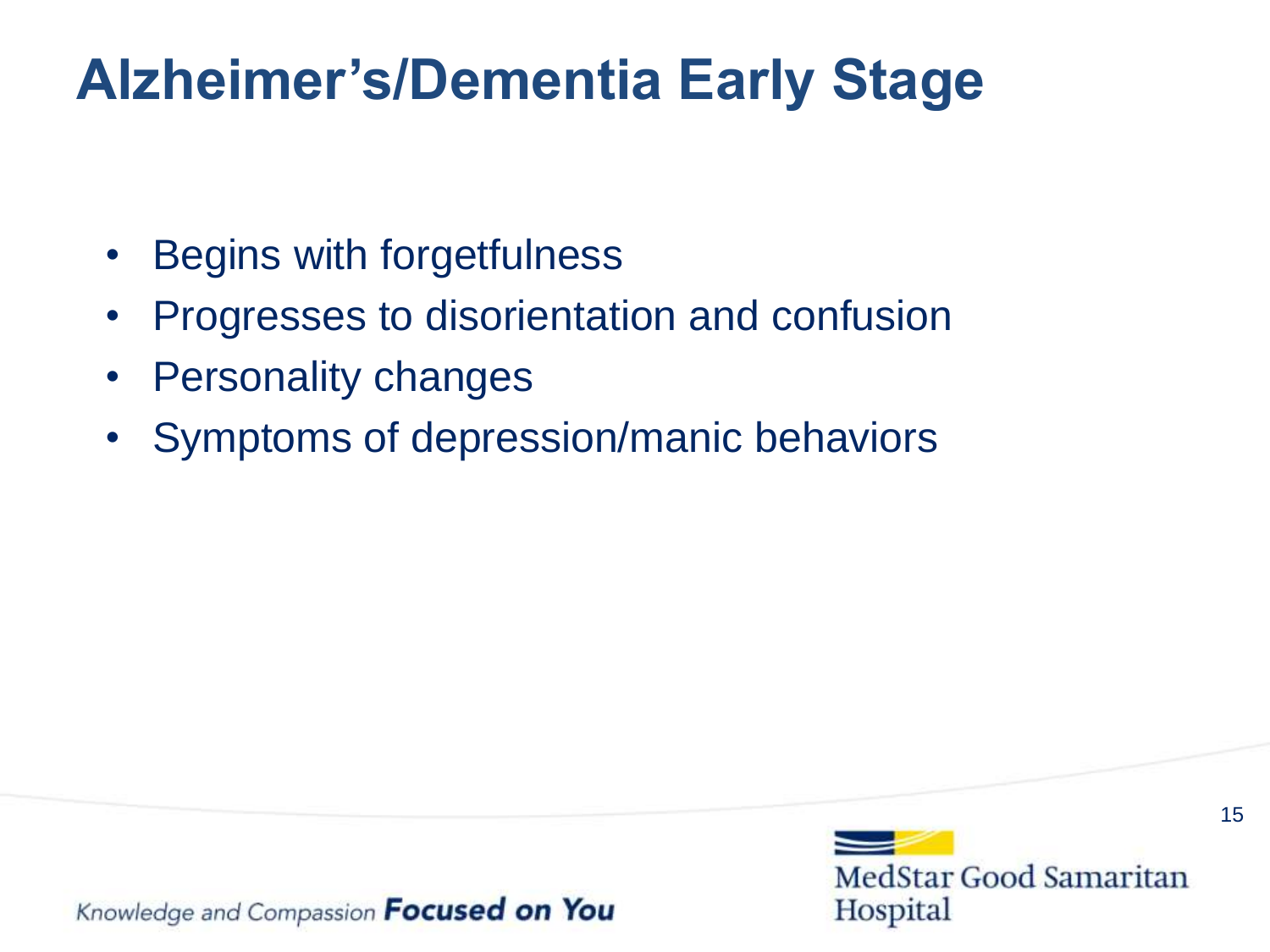## **Alzheimer's/Dementia - Middle Stage**

- Need assistance with ADLs (activities of daily living, such as bathing, eating and dressing)
- Unable to remember names
- Loss of short-term recall
- May display anxious, agitated, delusional, or obsessive behavior
- May be physically or verbally aggressive
- Poor personal hygiene
- Disturbed sleep
- Inability to carry on a conversation
- May use "word salad" (sentence fragments)
- Posture may be altered
- Disoriented to time and place
- May ask questions repeatedly

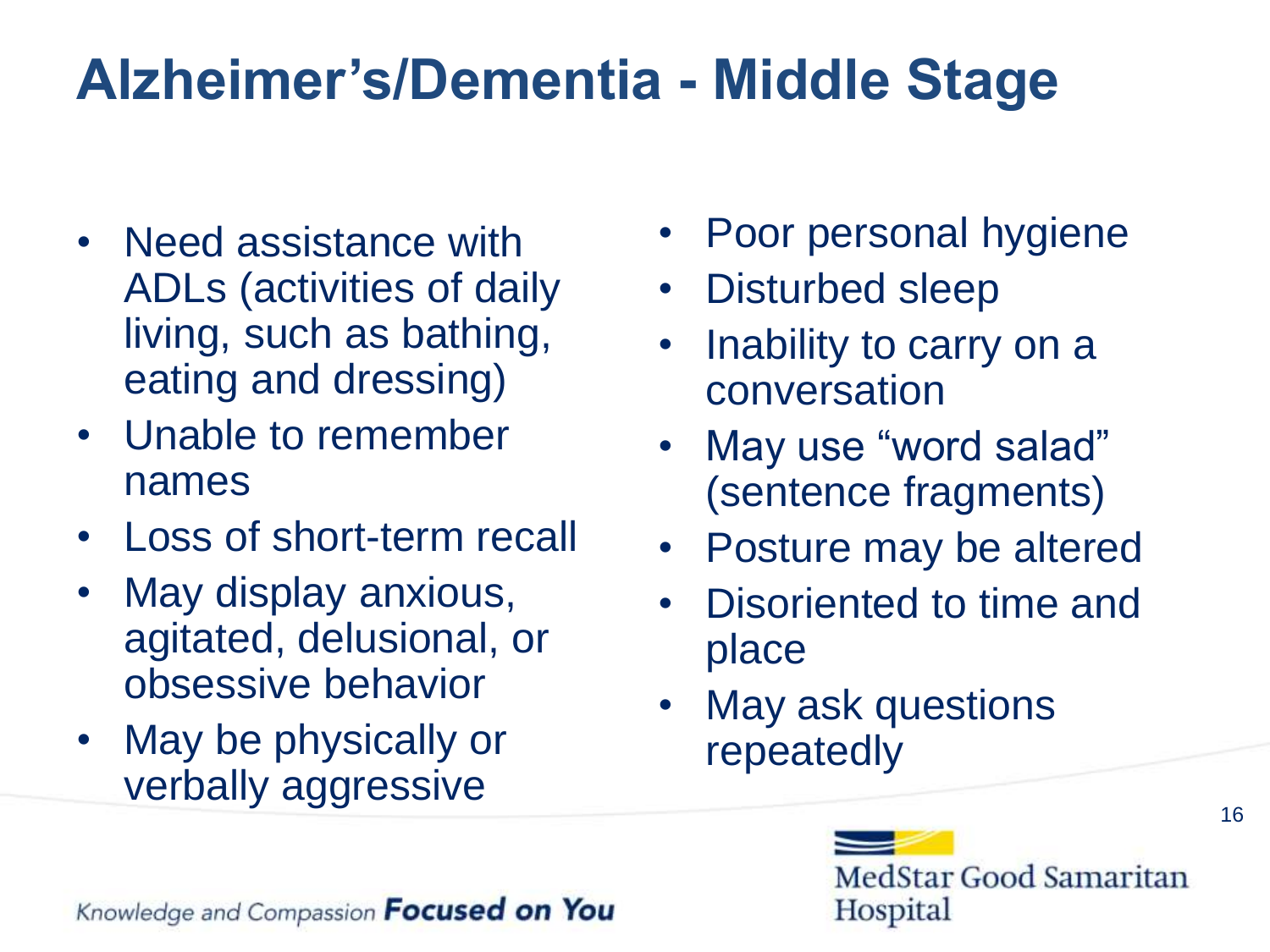## **Alzheimer's/Dementia - Late Stage**

#### **Characteristics**

- Loss of verbal articulation
- Loss of ambulation
- Bowel and bladder incontinence
- Extended sleep patterns
- Unresponsive to most stimuli

#### **Interventions**

- Caring for physical needs
- Maintain integrity of the skin
- Medical interventions
- Most activities are inaccessible



Knowledge and Compassion **Focused on You**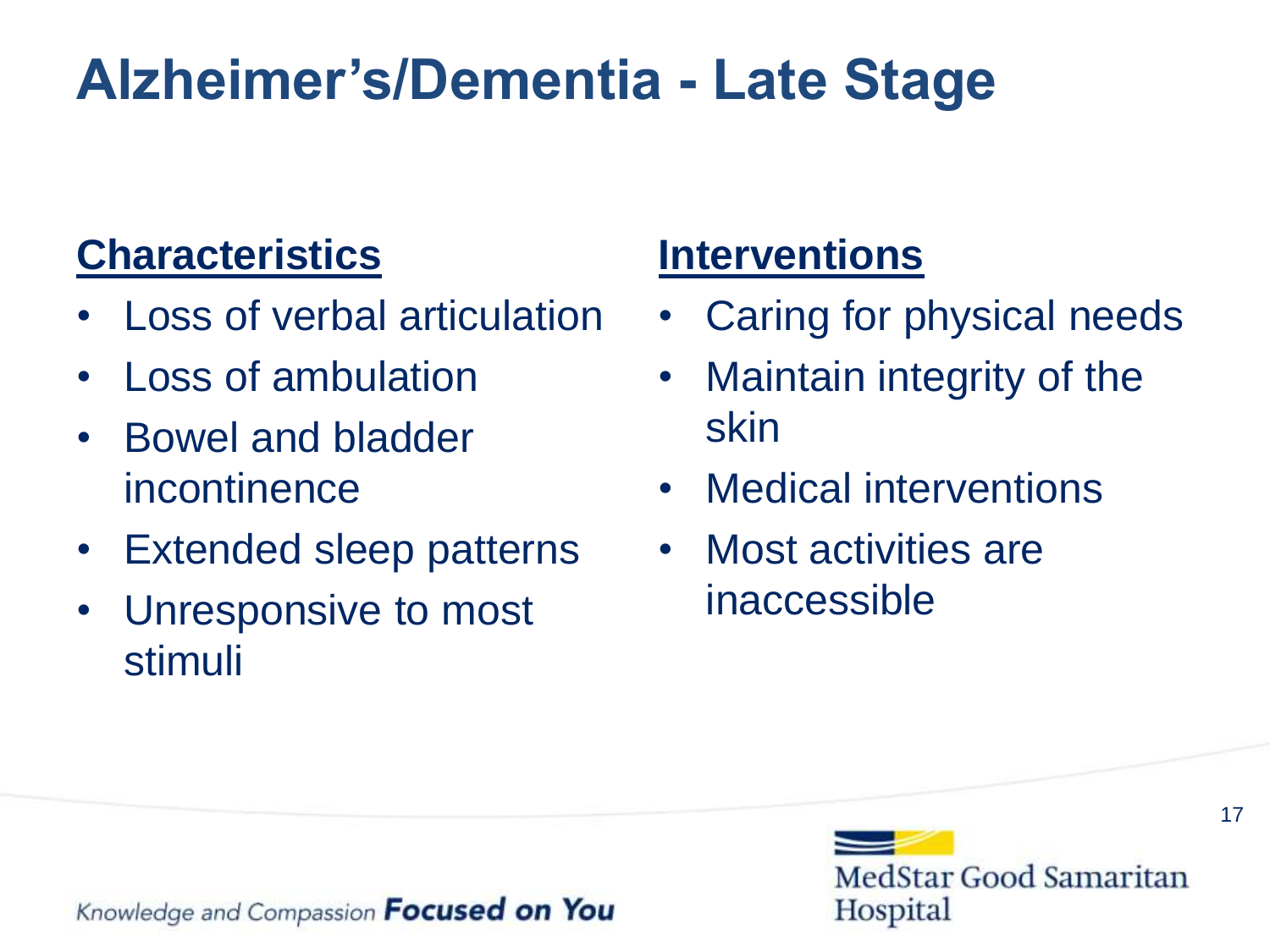#### **Clock Drawing Test**

• Draw a clock face, put all the numbers in, and put the time at 2:45

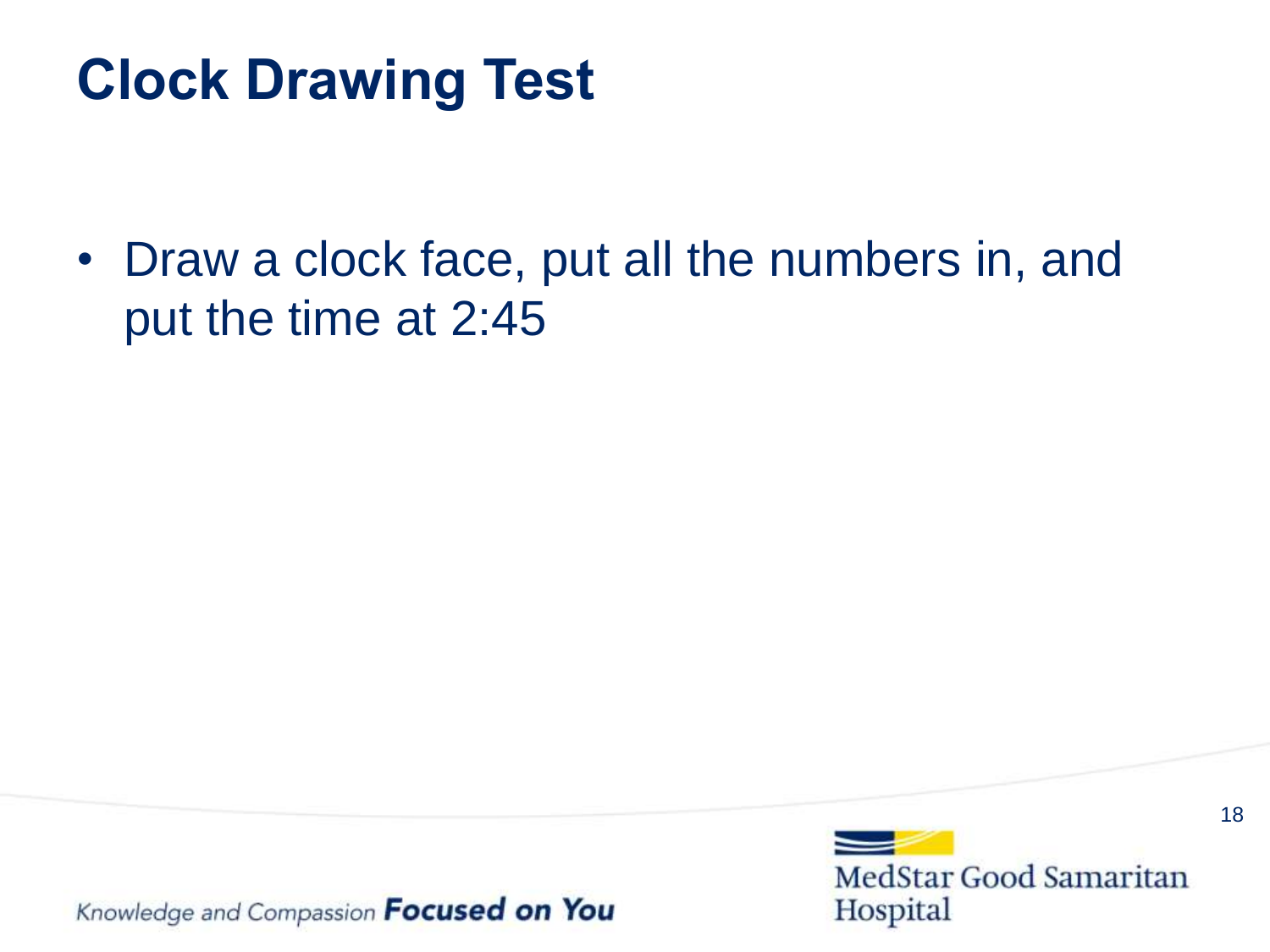**Normal** Score 10

 $\overline{10}$ 

Mild Cognitive Impairment (Numbers error and placement of hands) Score 8

Sunderland, 1989

UB

Moderate

Cognitive Impairment Score 4

Impairment Score 2

Severe

Cognitive

MedStar Good Samaritan Hospital

74

Knowledge and Compassion Focused on You

# **Clock Drawing Test**

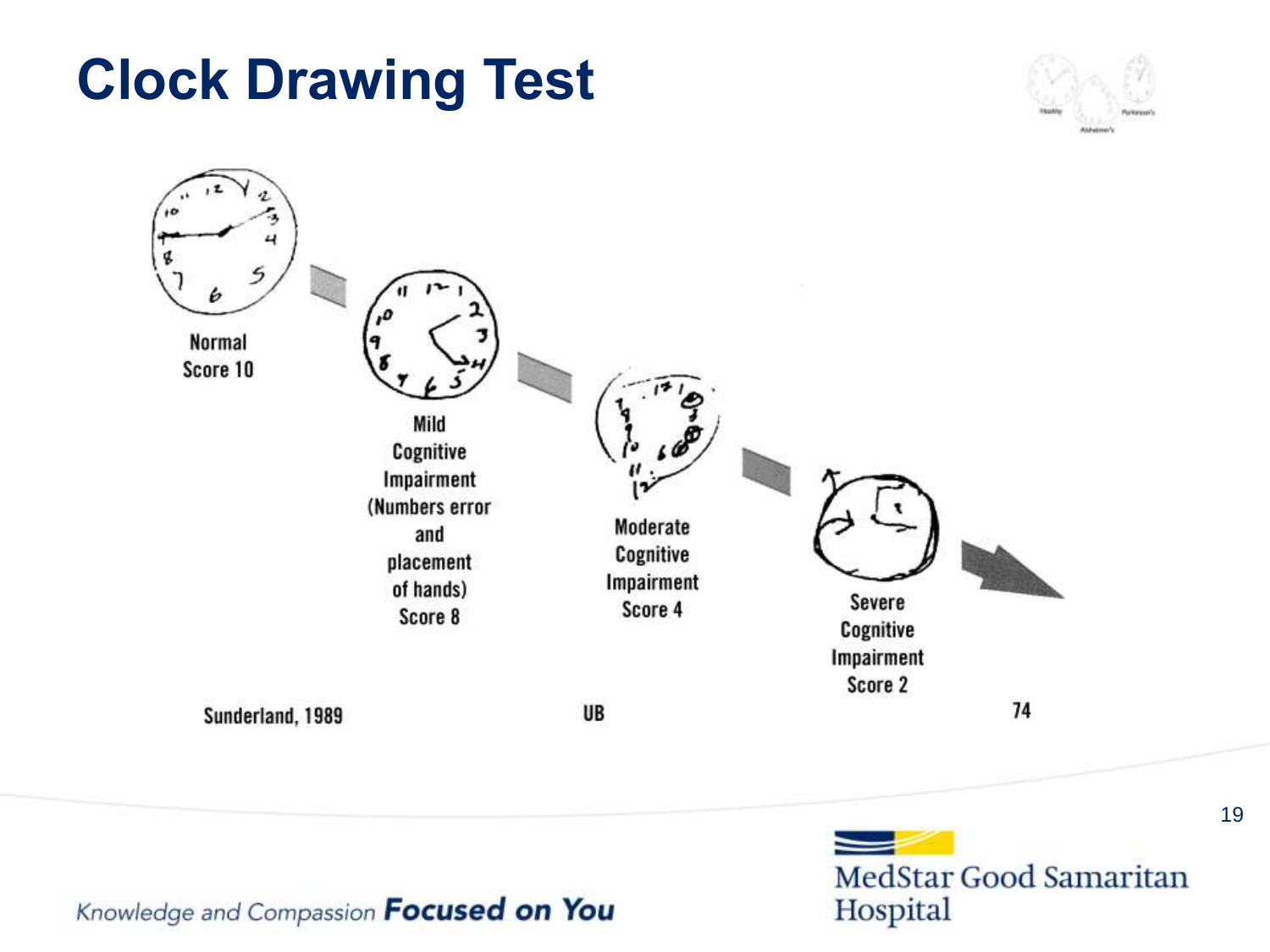#### **Brain Health**

The six pillars of a brain-healthy lifestyle are:

- 1- Regular exercise
- 2- Healthy diet
- 3- Mental stimulation
- 4- Quality sleep
- 5- Stress management
- 6- An active social life



20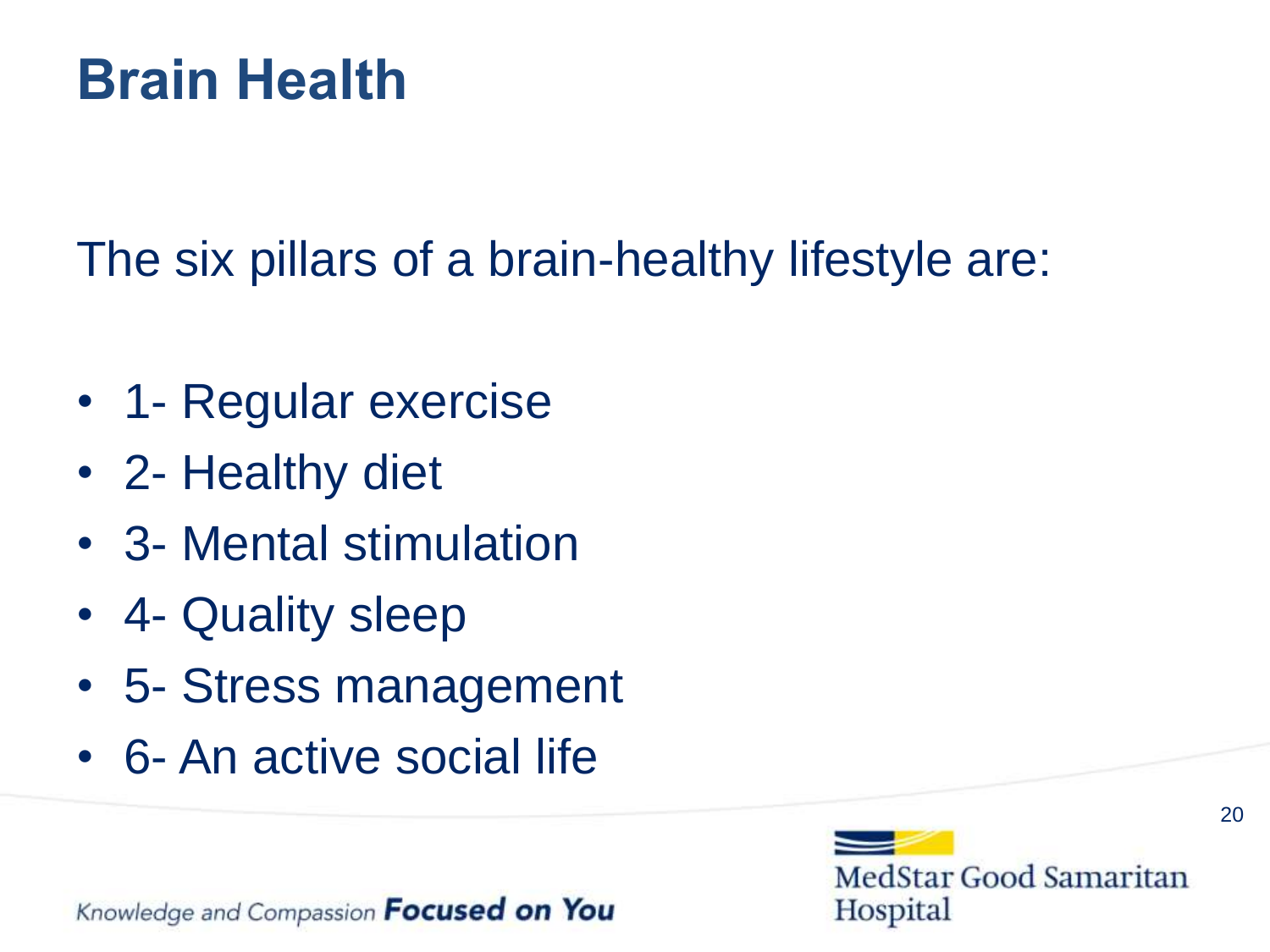## **Brain fitness - A Daily Plan**



- Scan a newspaper
- Watch/listen to the morning news
- Do weekly crossword/Sudoku puzzle **— try something new often**
- Play a video/card/board game
- Communicate with another person
- **LAUGH every day! : )**
- **EXERCISE every day!** (aerobics, dance, yoga, tai chi, etc.)
- **Listen to music**



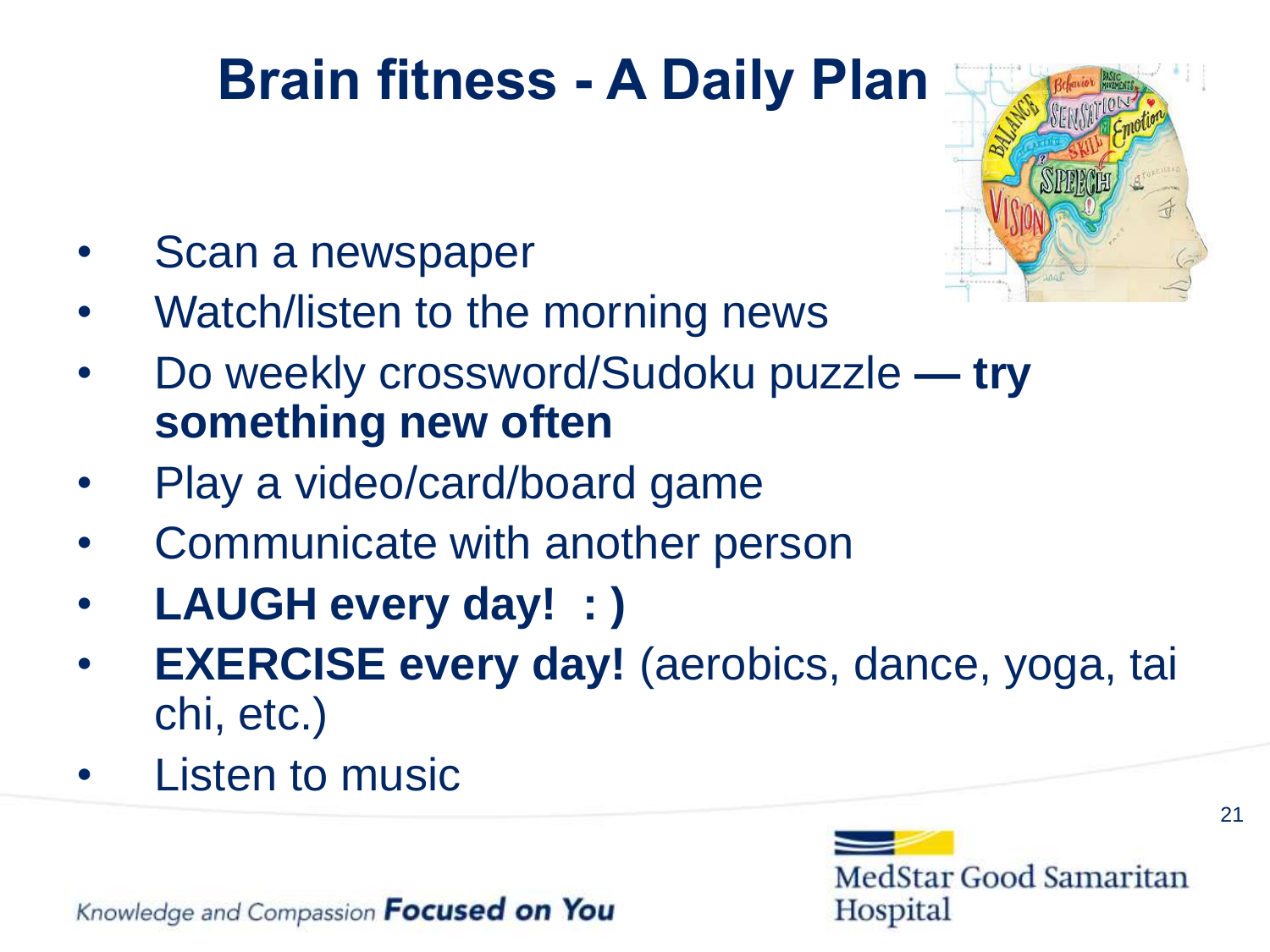#### **Take a FREE Memory Assessment**

• Test your brain health and take our free online memory assessment to find out if you need to see a geriatric specialist for your memory. Visit [MedStarHealth.org/Memory](http://www.medstarhealth.org/memory) to learn more.